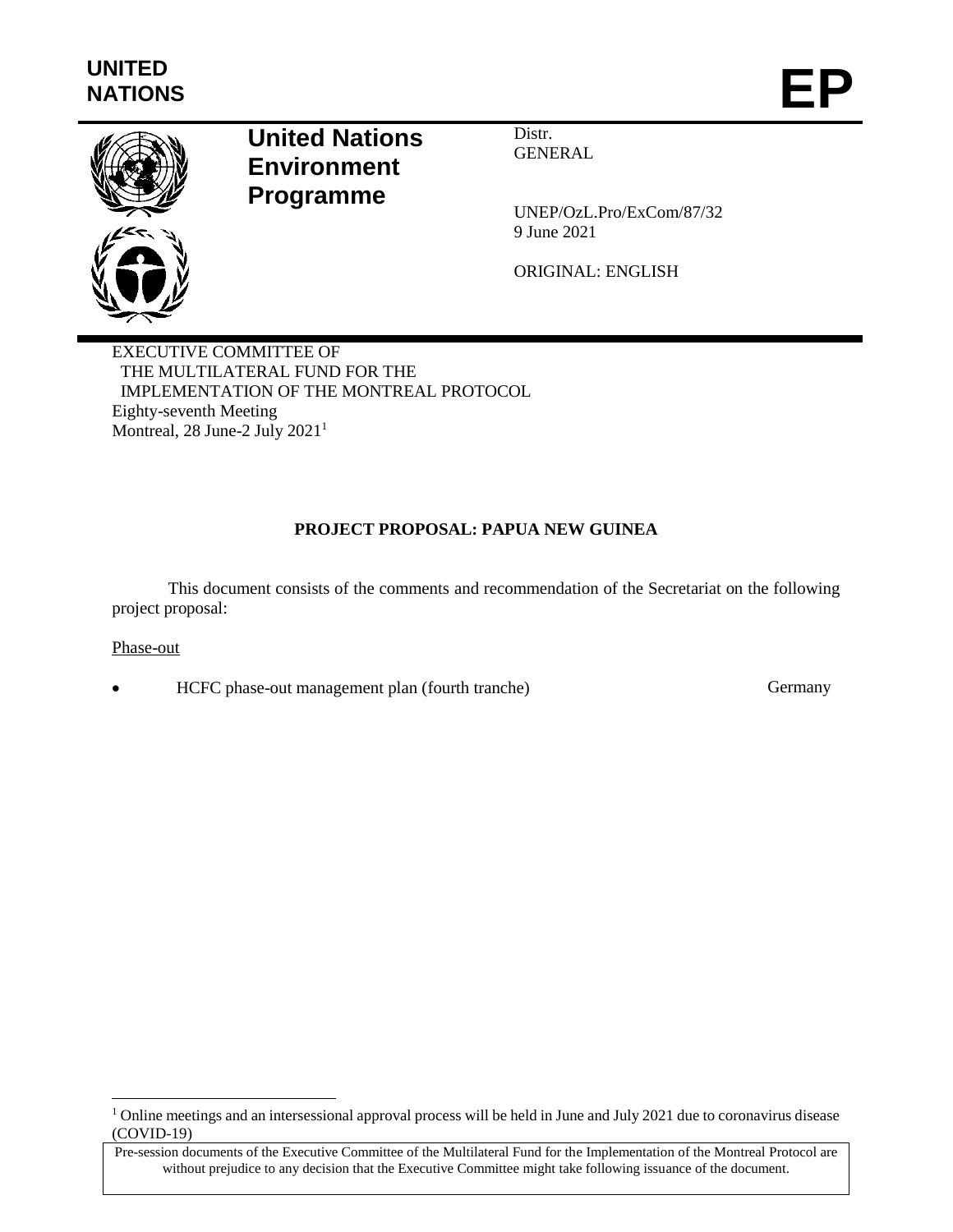# **PROJECT EVALUATION SHEET – MULTI-YEAR PROJECTS**

# **Papua New Guinea**

| (I) PROJECT TITLE   | <b>AGENCY</b>  | <b>MEETING APPROVED</b> | <b>CONTROL MEASURE</b>            |
|---------------------|----------------|-------------------------|-----------------------------------|
| HCFC phase out plan | Germany (lead) | 63 <sup>rd</sup>        | 100 per cent phase-out by<br>2025 |

| (II) LATEST ARTICLE 7 DATA (Annex C Group I) | Year: 2020 | $1.07$ (ODP tonnes) |
|----------------------------------------------|------------|---------------------|
|----------------------------------------------|------------|---------------------|

| (III) LATEST COUNTRY PROGRAMME SECTORAL DATA (ODP tonnes) | <b>Year: 2020</b> |      |                  |               |           |         |                  |            |                             |
|-----------------------------------------------------------|-------------------|------|------------------|---------------|-----------|---------|------------------|------------|-----------------------------|
| Chemical                                                  | Aeros<br>οl       | Foam | Fire<br>fighting | Refrigeration |           | Solvent | Process<br>agent | Lab<br>use | Total sector<br>consumption |
|                                                           |                   |      |                  | Manufacturing | Servicing |         |                  |            |                             |
| <b>HCFC-123</b>                                           |                   |      |                  | 0.0           | 0.0       |         |                  |            | 0.0                         |
| <b>HCFC-124</b>                                           |                   |      |                  | 0.0           | 0.0       |         |                  |            | 0.0                         |
| $HCFC-141b$                                               |                   |      |                  | 0.0           | 0.0       |         |                  |            | 0.0                         |
| HCFC-142b                                                 |                   |      |                  | 0.0           | 0.0       |         |                  |            | 0.0                         |
| HCFC-22                                                   |                   |      |                  | 0.0           | 1.07      |         |                  |            | 1.07                        |

| (IV) CONSUMPTION DATA (ODP tonnes)                   |     |                                                    |  |  |  |  |
|------------------------------------------------------|-----|----------------------------------------------------|--|--|--|--|
| 2009 - 2010 baseline:                                | 3.3 | Starting point for sustained aggregate reductions: |  |  |  |  |
| <b>CONSUMPTION ELIGIBLE FOR FUNDING (ODP tonnes)</b> |     |                                                    |  |  |  |  |
| Already approved:                                    | 3.4 | Remaining:                                         |  |  |  |  |

| (V) BUSINESS PLAN |                            | 2021    | 2022    | 2023    | 2024    | 2025    | <b>Total</b> |
|-------------------|----------------------------|---------|---------|---------|---------|---------|--------------|
| Germanv           | ODS phase-out (ODP tonnes) | 0.36    | $0.0\,$ | $0.0\,$ | $0.0\,$ | 0.34    |              |
|                   | Funding (US \$)            | 149.812 |         |         |         | 139.750 | 289.562      |

|                                                                                                                  | (VI) PROJECT DATA                                          |                                               | 2011                                                  | 2013                     | 2014     | 2015     | 2016     | $2017 -$<br>2019 | 2020           | 2021*    | 2022-<br>2024  | 2025           | <b>Total</b> |
|------------------------------------------------------------------------------------------------------------------|------------------------------------------------------------|-----------------------------------------------|-------------------------------------------------------|--------------------------|----------|----------|----------|------------------|----------------|----------|----------------|----------------|--------------|
|                                                                                                                  | <b>Montreal Protocol</b><br>consumption limits             |                                               | n/a                                                   | 3.4                      | 3.4      | 3.1      | 3.1      | 3.1              | 2.2            | 2.2      | 2.2            | 1.2            | n/a          |
|                                                                                                                  | Maximum allowable<br>consumption (ODP tonnes)              |                                               | n/a                                                   | 3.19                     | 3.08     | 2.94     | 2.60     | 2.26             | 1.39           | 0.87     | 0.87           | 0.0            | n/a          |
| Agreed<br>funding                                                                                                | Germany                                                    | Project<br>costs                              | 350,000                                               | 340,000                  | $\Omega$ | $\theta$ | 301,000  | $\Omega$         | 134,000        | $\Omega$ | $\overline{0}$ | 125,000        | 1,250,000    |
| $(US \$                                                                                                          |                                                            | Support<br>costs                              | 41,300                                                | 40,120                   | $\Omega$ | $\theta$ | 35,518   | $\Omega$         | 15,812         | $\Omega$ | $\overline{0}$ | 14,750         | 147,500      |
|                                                                                                                  | Project<br>Funds approved by<br>$ExCom$ (US $\$ )<br>costs |                                               | 350,000                                               | 340,000                  | $\Omega$ | $\theta$ | 301,000  | $\Omega$         | 0.0            | $\Omega$ | $\Omega$       | $\theta$       | 991,000      |
|                                                                                                                  |                                                            | Support<br>costs                              | 41.300                                                | 40,120                   | $\Omega$ | $\theta$ | 35,518   | $\Omega$         | 0.0            | $\Omega$ | $\Omega$       | $\overline{0}$ | 116,938      |
| Total funds<br>requested for                                                                                     | Project<br>costs                                           | $\Omega$                                      | $\Omega$                                              | $\theta$                 | $\theta$ | $\Omega$ | $\Omega$ | $\theta$         | 134,000        | $\Omega$ | $\Omega$       | 134,000        |              |
| approval at this<br>meeting $(US \$<br>$\Delta$ and $\Delta$ and $\Delta$ and $\Delta$ and $\Delta$ and $\Delta$ |                                                            | Support<br>costs<br>$\mathbf{r}$ $\mathbf{r}$ | $\Omega$<br>$\cdot$ $\cdot$ $\cdot$<br>$\blacksquare$ | $\Omega$<br>$\cdot$ 0000 | $\theta$ | $\theta$ | $\Omega$ | $\Omega$         | $\overline{0}$ | 15,812   | $\Omega$       | $\Omega$       | 15,812       |

\*The fourth tranche was due for submission in 2020

**Secretariat's recommendation:** Blanket approval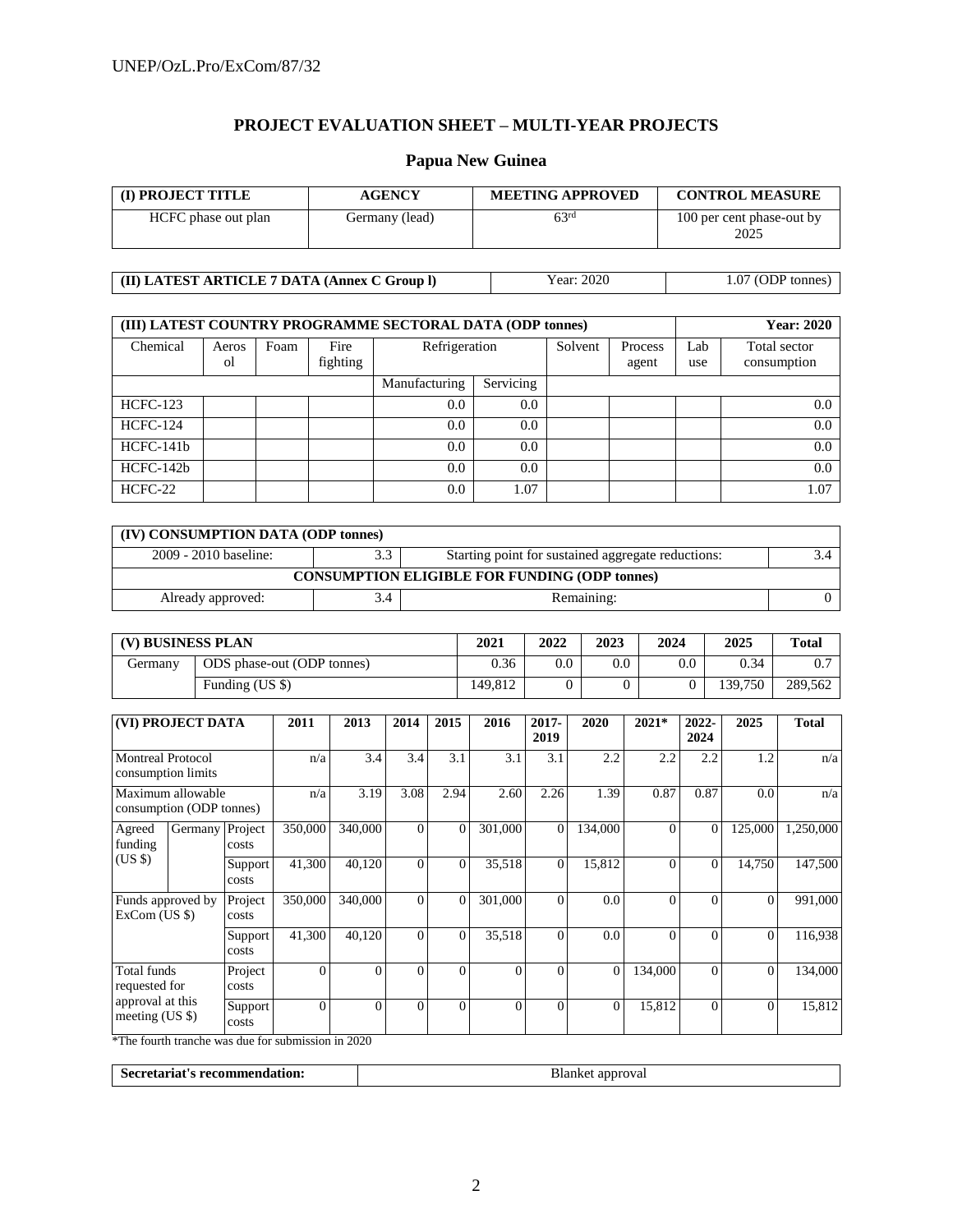# **PROJECT DESCRIPTION**

1. On behalf of the Government of Papua New Guinea, the Government of Germany as the designated implementing agency, has submitted a request for funding for the fourth tranche of the HCFC phase-out management plan (HPMP) at the amount of US \$134,000, plus agency support costs of US \$15,812.<sup>2</sup> The submission includes a progress report on the implementation of the third tranche and the tranche implementation plan for 2021 to 2024.

# Report on HCFC consumption

2. The Government of Papua New Guinea reported a consumption of 1.07 ODP tonnes of HCFC in 2020, which is 68 per cent below the HCFC baseline for compliance and 23 per cent below the target (1.39 ODP tonnes) in the Agreement with the Executive Committee. The 2016-2020 HCFC consumption is shown in Table 1.

| THUICH II ALL COMMUNISTIE IN THUR HOME ORINOR (WAT A WAY THERE I RIGHT |       |       |                              |       |       |                 |  |  |
|------------------------------------------------------------------------|-------|-------|------------------------------|-------|-------|-----------------|--|--|
| <b>HCFC-22</b>                                                         | 2016  | 2017  | 2018                         | 2019  | 2020  | <b>Baseline</b> |  |  |
| Metric tonnes                                                          | 39.00 | 38.00 | 34.00                        | 23.24 | 19.45 | 60.00           |  |  |
| <b>ODP</b> tonnes                                                      | ر     | 2.09  | $\Omega$<br>1.0 <sub>1</sub> | 1.28  | 1.07  | 3.30            |  |  |

|  |  | Table 1. HCFC consumption in Papua New Guinea (2016-2020 Article 7 data) |
|--|--|--------------------------------------------------------------------------|
|  |  |                                                                          |

3. HCFC-22 consumption in Papua New Guinea has been gradually decreasing since 2013 as a result of the HPMP activities implemented in the refrigeration and air-conditioning (RAC) servicing sector, and the enforcement of the licensing and quota system for imports of HCFC-22. The significant decrease in HCFC consumption from 2018 to 2019 was a result of the political disturbance that reduced the economic activities and imports of HCFC-22 in the country. It is estimated that HCFC-22 consumption accounts for approximately 20 per cent of total refrigerants use in the country.

# *CP implementation report*

4. The Government of Papua New Guinea reported HCFC sector consumption data under the 2020 CP implementation report that is consistent with the data reported under Article 7 of the Montreal Protocol.

Progress report on the implementation of the third tranche of the HPMP

# *Legal framework*

l

5. The Government of Papua New Guinea has established a licensing and quota system for controlling the import and export of HCFCs. A ban on the import of HCFC-based equipment came into force in March 2020. The Government is amending the current Environment Regulations to enact several measures to support HCFC phase-out and HFC phase-down, including levies on the import of high-global-warming potential (GWP) refrigerants and RAC equipment based on high-GWP refrigerants, mandatory certification of technicians, and licensing for all refrigerants including HFCs. Levies on high-GWP refrigerants and equipment are expected to increase the cost of HCFC-22 and HFC refrigerants, and create a market shift towards low-GWP technologies. The revised regulations are expected to be approved by Cabinet by the end of 2021.

<sup>&</sup>lt;sup>2</sup> As per the letter of 22 April 2021 from the Conservation and Environment Protection Authority of Papua New Guinea to the Secretariat.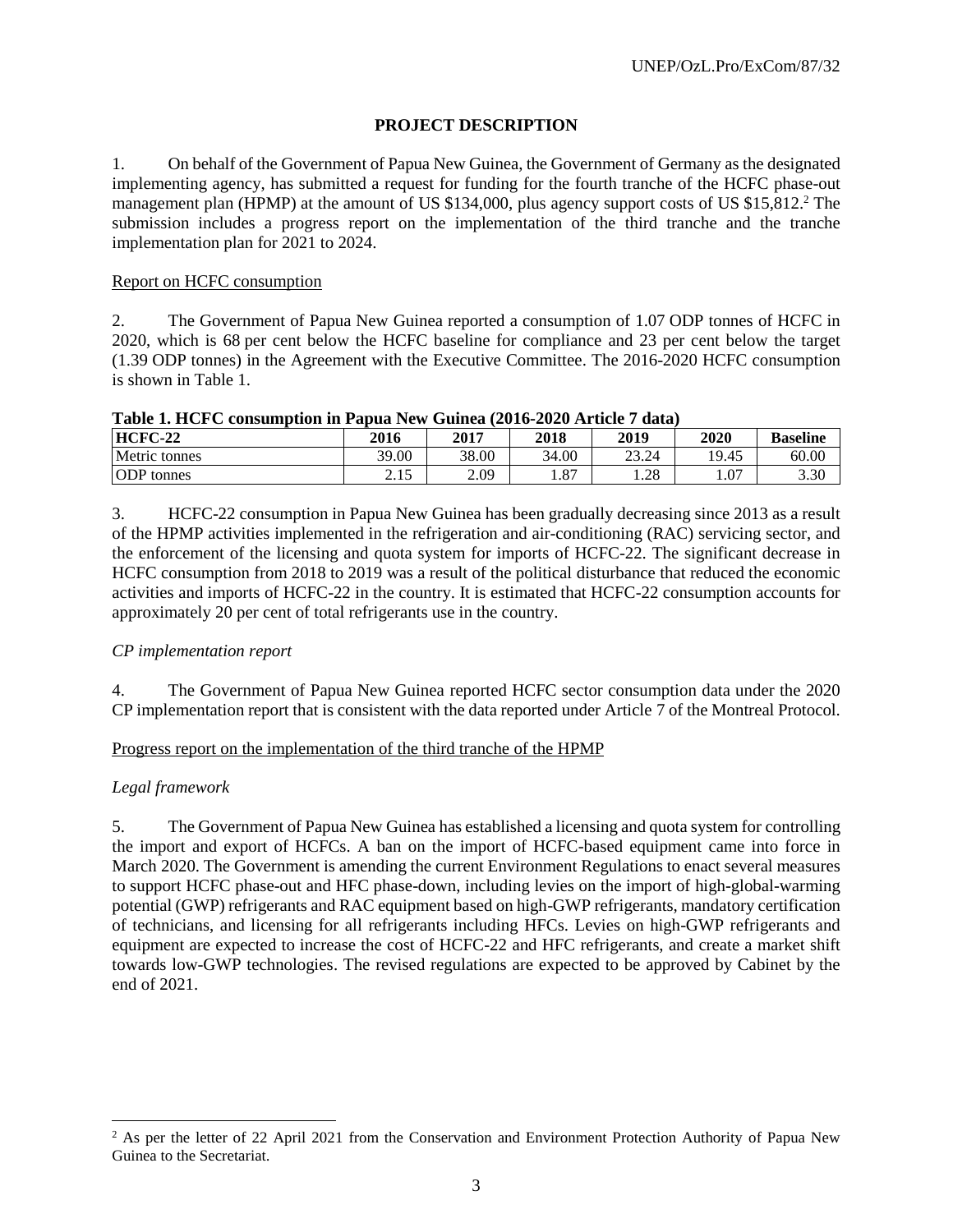6. The influx of domestic refrigeration equipment using R-600a prompted the Government to develop a legal framework for the safe use of flammable/toxic refrigerants. Safe handling of hydrocarbon refrigerants has been incorporated into the occupational safety guidelines. The NOU is working with other stakeholders to adopt ISO standards for the safe handling of refrigerants. The process is ongoing.

7. Activities related to institutional strengthening (IS), such as data collection and reporting, awareness raising, and coordination with various stakeholders in Papua New Guinea continue to be implemented.

# *Refrigeration servicing sector*

- 8. The following activities were implemented:
	- (a) Training of 189 customs officers and enforcement personnel (76 women) and 16 trainers (eight women) in the control of ODS imports and the prevention of illegal trade; the provision of five refrigerant identifiers; and the development of a memorandum of understanding with the Customs Service Authority for sharing information and enforcing the import licensing system;
	- (b) Training of 26 trainers and 249 technicians (including 18 women) in good servicing practices and the safe handling of hydrocarbon refrigerants;
	- (c) Development of training curriculum at vocational training institutes; finalization of RAC mechanic occupation skill standards; development of refrigeration mechanic training standards (level 1-3), and detailed training modules and assessment criteria, including the subject of handling flammable and toxic refrigerants;
	- (d) Provision of training equipment and tools (e.g., 10 units of R-290 split air-conditioners (ACs), six units of R-600a domestic refrigerators, recovery units, vacuum pumps, five charging stations, and tools) to training institutes to facilitate training of technicians in the safe handling of flammable refrigerants; and
	- (e) Conducting awareness-raising activities through various media on technology development and low-GWP alternatives, and disseminating information on the ban on the import of HCFC-based equipment.

# *Project implementation and monitoring*

9. The National Ozone Unit (NOU), located within the Conservation Environment Protection Authority (CEPA), continues to be responsible for coordinating the implementation of activities of the HPMP as well as the IS programme. During the third tranche, a total of US \$21,744 was used for project management, monitoring and reporting (US \$20,000 for staff and consultants, and US \$1,744 for travel).

# Level of fund disbursement

10. As of April 2021, of the US \$991,000 approved so far, US \$812,965 had been disbursed as shown in Table 2. The balance of US \$178,035 will be disbursed in 2021.

| <b>Funding tranche</b> | <b>Funds approved</b> | <b>Funds disbursed</b> | Disbursement rate $(\% )$ |
|------------------------|-----------------------|------------------------|---------------------------|
| First                  | 350,000               | 350,000                | 100                       |
| Second                 | 340,000               | 340,000                | 100                       |
| Third                  | 301,000               | 122.965                |                           |
| <b>Total</b>           | 991.000               | 812,965                |                           |

**Table 2. Financial report of the HPMP for Papua New Guinea (US \$)**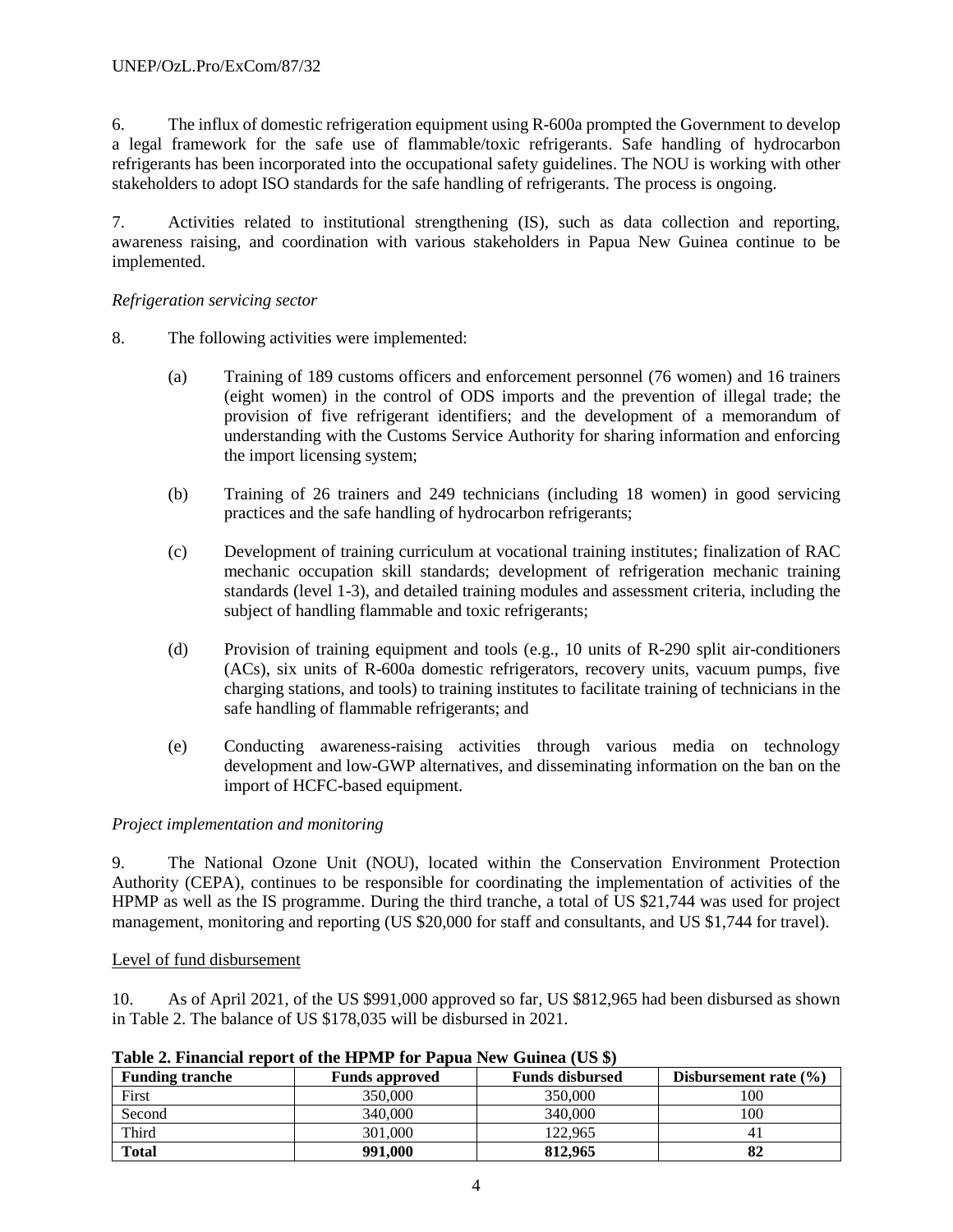# Implementation plan for the fourth tranche of the HPMP

- 11. The following activities will be implemented between July 2021 and December 2024:
	- (a) Following up on the amendment of the Environmental Regulations, including, *inter alia*, the development of differential tax policy, and preparation of the ban on HCFCs starting from 1 January 2025 (US \$43,035 from the third tranche);
	- (b) Training 70 customs officers in HCFC import control and the prevention of illegal trade of controlled substances; adopting new Harmonized System codes for HFCs (expected to be in place from 2022); developing an e-permit system for refrigerants and RAC equipment and linking it to the  $ASYCUDA^3$  system (US \$29,000, of which US \$19,000 is from the third tranche);
	- (c) Training 10 trainers and 100 technicians in good servicing practices, safe handling of hydrocarbon refrigerants and the installation, service and maintenance of R-290-based ACs; supporting the RAC Association; and implementing a mandatory technician certification programme (US \$52,000, of which US \$43,000 is from the third tranche);
	- (d) Provision of basic tool sets (e.g., gauges, vacuum pumps, cutters, tube benders, nitrogen cylinders and regulators) to seven vocational training institutes to support the training programmes (US \$20,000, of which US \$10,000 from the third tranche);
	- (e) Implementing an end-user incentive programme to promote R-290-based ACs including: establishing a policy measure to waive import duty for R-290-based ACs, providing incentives to end-users and training in handling R-290 refrigerants; conducting awareness-raising activities to disseminate information on the advantages of this low-GWP technology; and establishing the supply chain for R-290 split ACs by connecting importers to R-290 AC suppliers (US \$15,000);
	- (f) Demonstration of R-290 technology in cold rooms and small commercial refrigeration equipment including: evaluation of potential beneficiaries; supply of equipment, installation, trial, commissioning and training on a cost-sharing basis; awareness-raising and promotion of the completed demonstration project, supported by a differential import tax regulation in favour of low-GWP technologies and refrigerants (US \$40,000); and
	- (g) Project implementation, coordination, monitoring and reporting at a total US \$25,000 (of which US \$15,000 is from the third tranche) which will all be used for staff and consultants.

12. Under the IS programme, the NOU will continue implementing the licensing and quota system for the import of HCFCs and enforcing the ban on import of HCFC-based equipment; collecting HCFC consumption data to meet the reporting obligations; and coordinating with stakeholders to achieve the complete HCFC phase-out by 2025 (US \$88,000, of which US \$48,000 from the third tranche).

 $\overline{a}$ 

<sup>&</sup>lt;sup>3</sup> Automated System for Customs Data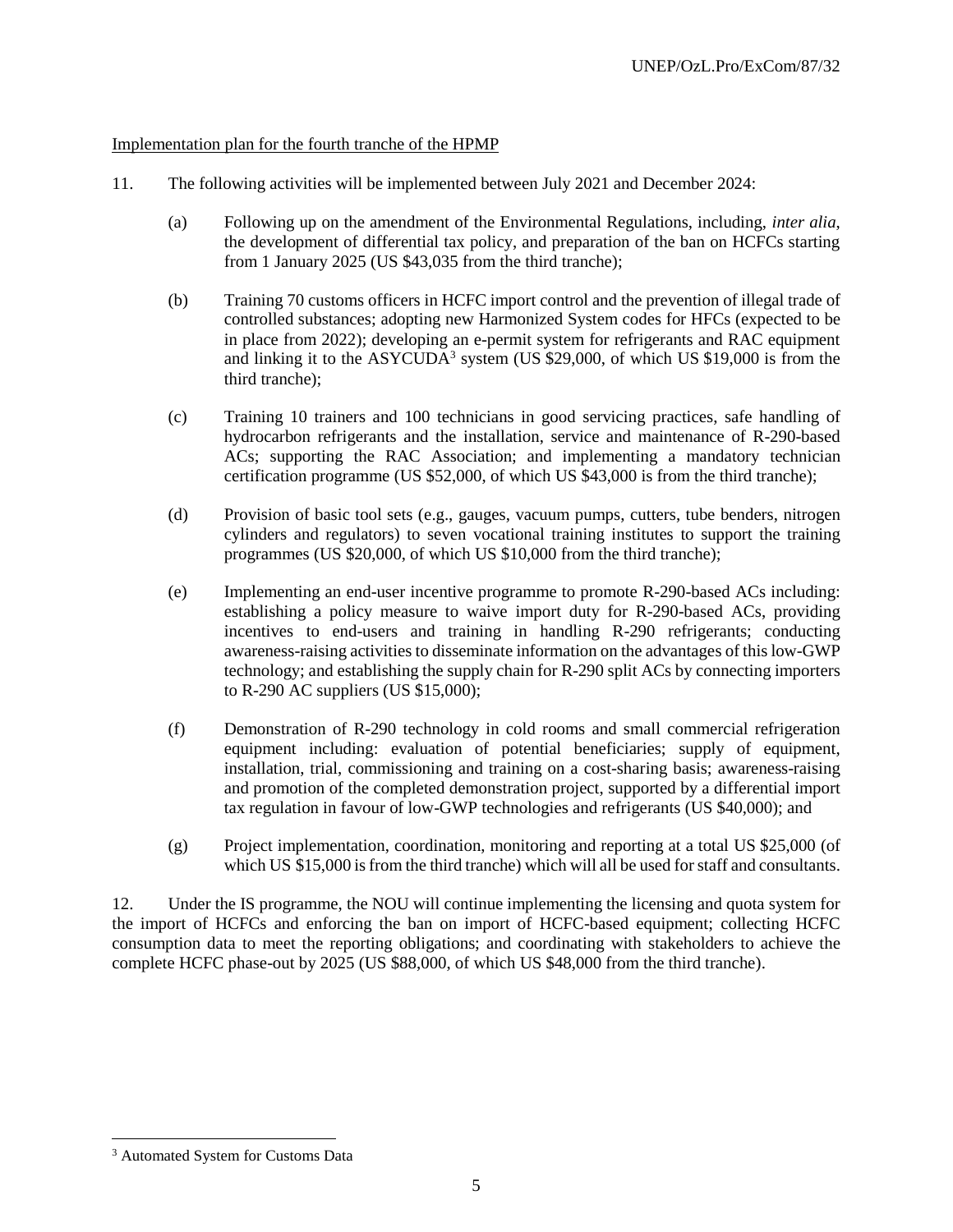# **SECRETARIAT'S COMMENTS AND RECOMMENDATION**

#### **COMMENTS**

#### Report on HCFC consumption

13. The Government of Papua New Guinea is pursuing accelerated phase-out of HCFCs in the HPMP. Although it is challenging to further reduce HCFC imports, the Government is committed to achieving the target in 2021 through enforcing the licensing and quota system and other activities planned in the fourth tranche of the HPMP.

#### Progress report on the implementation of the third tranche of the HPMP

#### *Legal framework*

14. The Government of Papua New Guinea has already issued HCFC import quotas for 2021 at 0.87 ODP tonnes, which is lower than the target of the Montreal Protocol and in accordance with the target set in the Agreement with the Executive Committee.

#### *Refrigeration servicing sector*

15. The fourth tranche was planned for submission in 2020, but was only submitted in 2021 due to the impact of COVID-19 pandemic. Noting the country's complete phase-out of HCFCs by 2025 without a servicing tail, the Secretariat enquired about how the servicing demand after 2025 will be met given that the ban on HCFC-based equipment only came into effect in March 2020. The Government of Germany explained that the relevant industry and owners of HCFC-based equipment were informed well in advance and are aware of the HCFC phase-out schedule, and they have prepared for the transition. The NOU and the industrial association noted that most HCFC-based RAC equipment are gradually coming to the end of their life. The recovery programme will cover the demand for a servicing tail after 2025 if there is any. Activities to support recovery and reuse will be planned based on actual needs when the phase-out is approaching the end. The Government has planned a ban on the import of HCFCs starting 1 January 2025 and is confident that it will achieve the complete HCFC phase-out target by 1 January 2025.

16. The Secretariat noted that the plan for the fourth tranche includes an end-user incentive programme for R-290-based split ACs and a demonstration of R-290 closed plug-and-play systems in cold rooms, and examined the applicable conditions required by decision 84/84(b). It is noted that Papua New Guinea has made commitments to achieve carbon neutrality by 2050, is pursuing accelerated phase-out of HCFCs by 2025, and is endeavoring to adopt low-GWP technologies during HCFC phase-out. The incentive and demonstration activities were planned for the third tranche but were not implemented as the Government used the funding focusing on training technicians in the safe handling of flammable refrigerants, establishing a ban on HCFC-based equipment and preparing safety guidelines for using R-290 refrigerant to ensure that an enabling environment for the incentive programme and the demonstration activities were present for sustainable adoption of the technology. The country only consumes HCFC-22 in the RAC servicing sector, mainly in split ACs in the tourism sector (hotels) and public institutions, and in commercial refrigeration equipment in fisheries and supermarkets. Incentive and demonstration activities are expected to escalate the uptake of R-290 technology. A ban on the import of HCFC-based equipment has been established and is being effectively enforced. The price of refrigerant is US \$11.00/kg for R-290 and US \$24.05/kg for HCFC-22. The Government of Germany clarified that the introduction of R-290 technology will be through the import of new R-290-based equipment, not through retrofitting.

17. The Government of Germany further provided detailed information on the incentive programme as well as the policy support and communication plans to scale up the adoption of the technology, including a differential tax system based on the GWP value of refrigerants; the Government's procurement policy in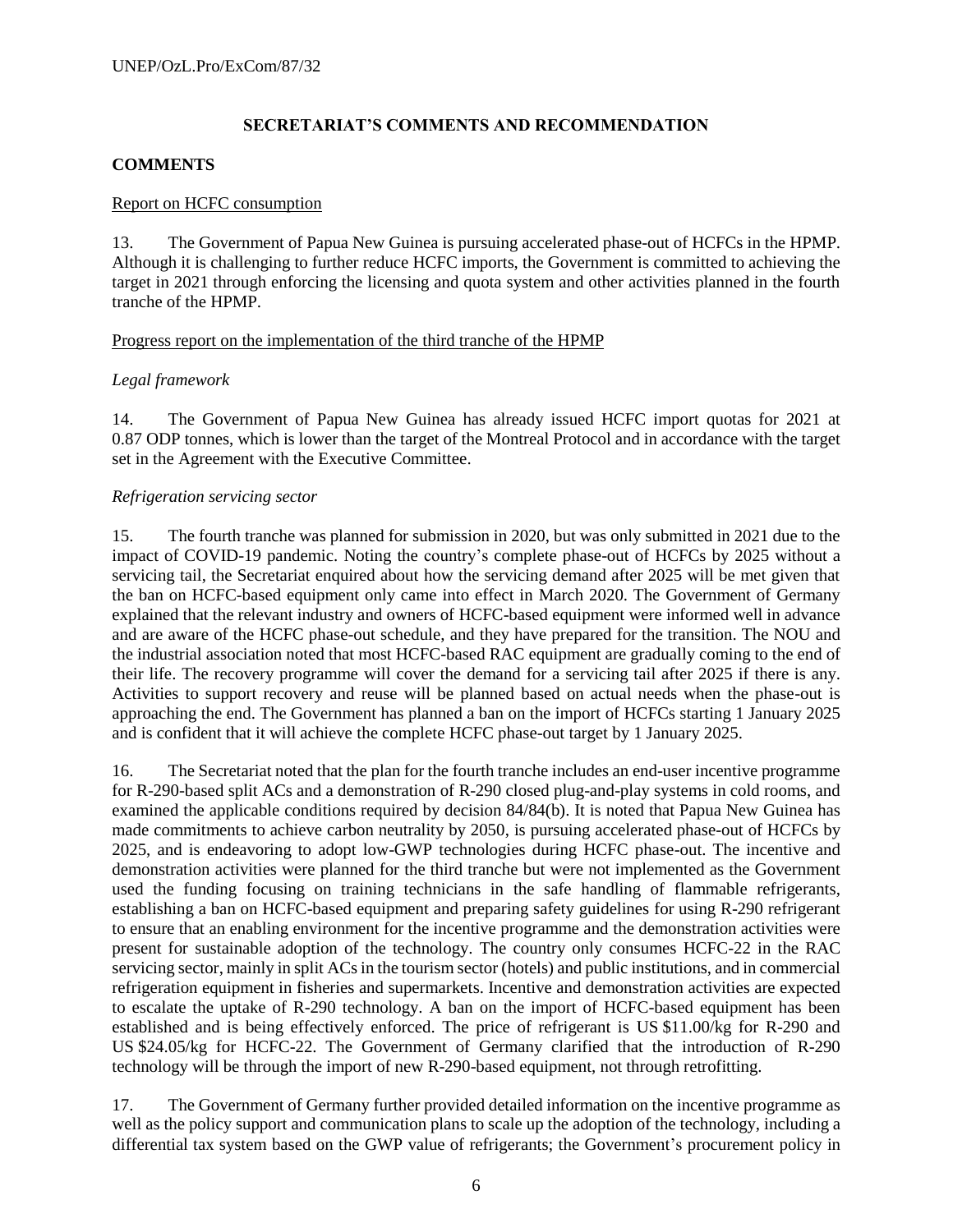favour of low-GWP technologies; and the training and certification of technicians to ensure safety and sustainability in the adoption of the alternatives. An estimated incentive of US \$100 per unit will be provided to end-users for 100 ACs to encourage imports and support the establishment of a supply chain for R-290-based split ACs, which is crucial for long-term sustainability. The training and awareness activities will be conducted in conjunction with the incentive programme to escalate the uptake.

18. The demonstration of the R-290-based closed plug-and-play system in cold rooms will be introduced from Europe. The closed system makes the safety risk minimal and easy to adopt. A willing recipient will be identified based on the commitment to replicate this technology in their business. The demonstration will include the provision of key equipment; installation, trial and commissioning; and training and information dissemination. The demonstration aims to encourage the industry to have practical experiences with this low-GWP technology and to facilitate training and skills transfer in the installation, operation and maintenance of such equipment. The demonstration will also create a local supply chain to ensure that the technology will be available locally post-demonstration to allow for easier adoption of the technology and to encourage the replacement of existing systems with a low-GWP option. A detailed report will be provided upon completion in line with decision  $84/84$ (d).

# Gender policy implementation<sup>4</sup>

19. Gender mainstreaming will be considered at all steps of implementation of the HPMP, including policy development, design of intervention, training, awareness-raising and other activities. During the third tranche, 76 female customs officers/enforcement personnel and eight female customs trainers, as well as 18 female trainers/technicians in the refrigeration servicing sector were trained. The Government planned to encourage more female participation in training of customs officers and technicians in the fourth tranche.

# Sustainability of the HCFC phase-out

20. The Government has been monitoring the import of ODS that have been phased out and there have been no illegal imports of phased-out ODS. The NOU has collaborated with the Customs Department to integrate the ozone issue into customs training by upgrading training manuals and training the trainers for regional customs offices. The certification of technicians has been implemented to ensure long-term sustainability of technician training and the safe adoption of low-GWP alternative technologies. A ban on imports of HCFC-based equipment has been established since March 2020 and is being effectively enforced, and a ban on the import of HCFCs has been planned for 2025.

# Conclusion

l

21. The Government of Papua New Guinea has established an operational licensing and quota system, and the consumption in 2020 is below the targets in the Montreal Protocol and in the Agreement with the Executive Committee. Training continued to be provided to customs officers, and to RAC technicians in good servicing practices and the safe handling of flammable refrigerants with equipment and tools provided to vocational institutes to ensure sustainability of training. The disbursement of the third tranche has reached 41 per cent. The progress achieved so far, the regulatory framework established by the Government, and the activities proposed under the fourth tranche including an end-user incentive programme in split ACs and a demonstration project in the commercial refrigeration sector for the introduction of R-290 technology, will further facilitate the country in achieving its accelerated HCFC phase-out targets.

<sup>&</sup>lt;sup>4</sup> Decision 84/92(d) requested bilateral and implementing agencies to apply the operational policy on gender mainstreaming throughout the project cycle.